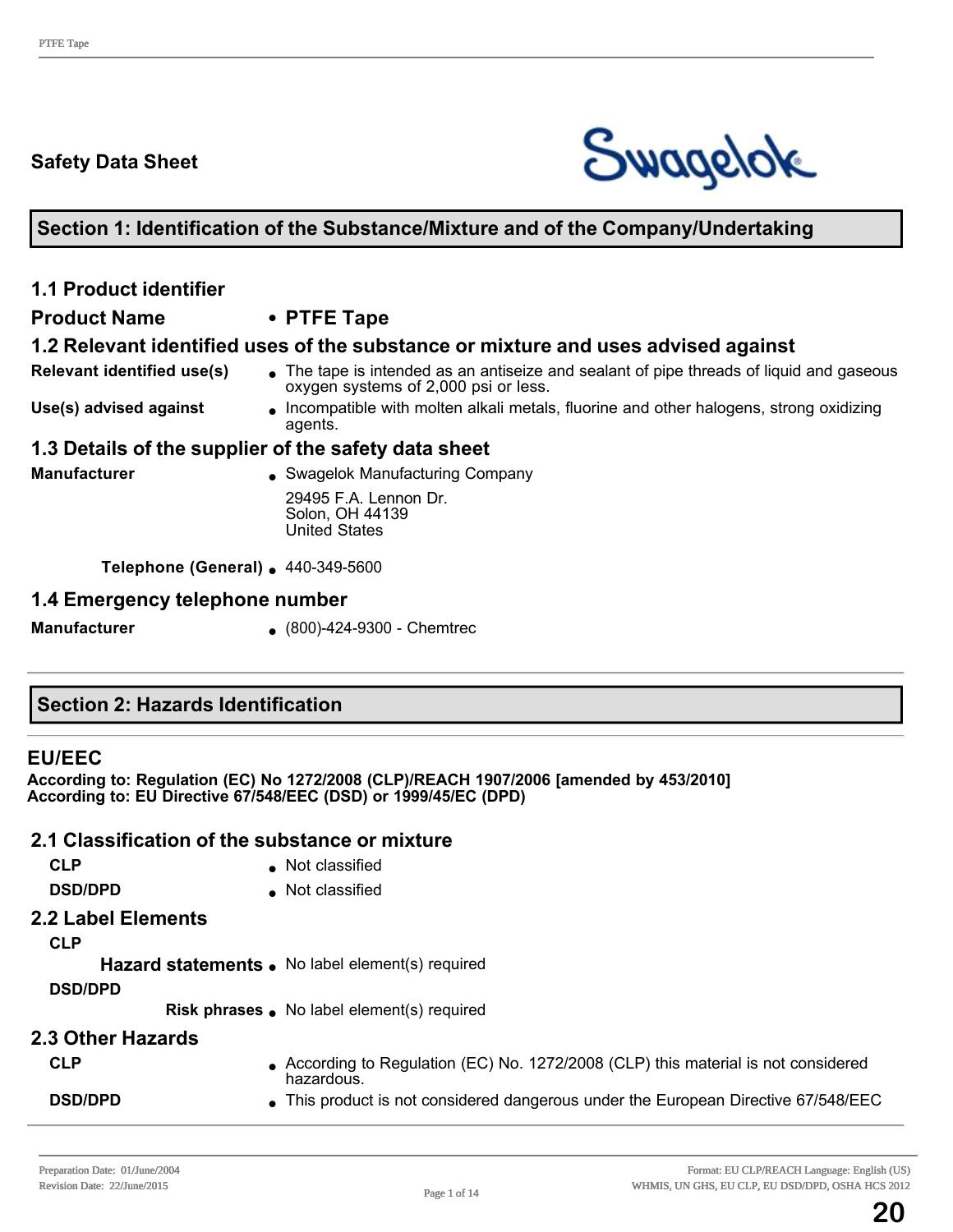#### **UN GHS**

**According to: UN Globally Harmonized System of Classification and Labelling of Chemicals (GHS)**

|                                                                      | 2.1 Classification of the substance or mixture                                                                                 |
|----------------------------------------------------------------------|--------------------------------------------------------------------------------------------------------------------------------|
| <b>UN GHS</b>                                                        | Not classified                                                                                                                 |
| 2.2 Label elements                                                   |                                                                                                                                |
| <b>UN GHS</b>                                                        |                                                                                                                                |
|                                                                      | Hazard statements . No label element(s) required                                                                               |
| 2.3 Other hazards                                                    |                                                                                                                                |
| <b>UN GHS</b>                                                        | According to the Globally Harmonized System for Classification and Labeling (GHS)<br>this product is not considered hazardous. |
| <b>United States (US)</b><br>According to: OSHA 29 CFR 1910.1200 HCS |                                                                                                                                |
|                                                                      | 2.1 Classification of the substance or mixture                                                                                 |
| <b>OSHA HCS 2012</b>                                                 | • Not classified                                                                                                               |
| 2.2 Label elements                                                   |                                                                                                                                |
| <b>OSHA HCS 2012</b>                                                 |                                                                                                                                |
|                                                                      | Hazard statements . No label element(s) required                                                                               |
| 2.3 Other hazards                                                    |                                                                                                                                |
| <b>OSHA HCS 2012</b>                                                 | This product is not considered hazardous under the U.S. OSHA 29 CFR 1910.1200<br>Hazard Communication Standard.                |
| Canada                                                               |                                                                                                                                |
| <b>According to: WHMIS</b>                                           |                                                                                                                                |
|                                                                      | 2.1 Classification of the substance or mixture                                                                                 |
| <b>WHMIS</b>                                                         | • Not classified                                                                                                               |
| 2.2 Label elements                                                   |                                                                                                                                |
| <b>WHMIS</b>                                                         | No label element(s) required.                                                                                                  |
| 2.3 Other hazards                                                    |                                                                                                                                |
|                                                                      |                                                                                                                                |

**WHMIS ID** In Canada, the product mentioned above is not considered hazardous under the Workplace Hazardous Materials Information System (WHMIS).

# **Section 3 Composition/Information on Ingredients**

#### **3.1 Substances**

| Composition    |                    |  |  |                                                             |                 |
|----------------|--------------------|--|--|-------------------------------------------------------------|-----------------|
| ∣Chemical Name | <b>Identifiers</b> |  |  | LD50/LC50 Classifications According to Regulation/Directive | <b>Comments</b> |
|                |                    |  |  | <b>UN GHS: Not Classified</b>                               |                 |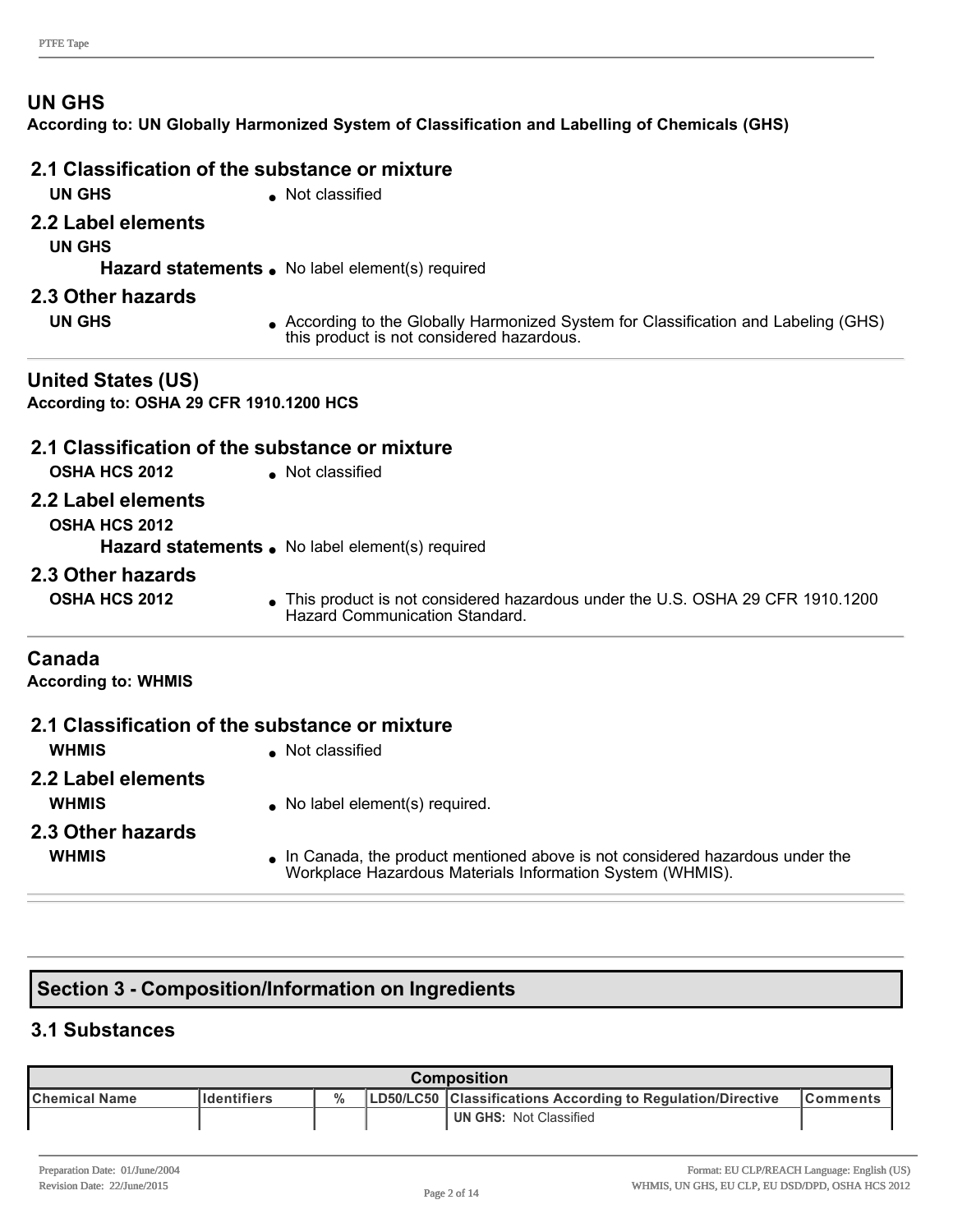| CAS:9002-84-0<br>Polytetrafluoroethylene | 100% | <b>NDA</b> | <b>EU DSD/DPD: Not Classified</b><br><b>EU CLP: Not Classified</b><br><b>OSHA HCS 2012: Not Classified</b> | <b>NDA</b> |
|------------------------------------------|------|------------|------------------------------------------------------------------------------------------------------------|------------|
|------------------------------------------|------|------------|------------------------------------------------------------------------------------------------------------|------------|

#### **3.2 Mixtures**

**.** Material does not meet the criteria of a mixture.

| <b>Section 4 - First Aid Measures</b> |                                                                                                                                                                                                                     |  |  |  |
|---------------------------------------|---------------------------------------------------------------------------------------------------------------------------------------------------------------------------------------------------------------------|--|--|--|
| 4.1 Description of first aid measures |                                                                                                                                                                                                                     |  |  |  |
| <b>Inhalation</b>                     | • Move victim to fresh air. Administer oxygen if breathing is difficult. Give artificial<br>respiration if victim is not breathing.                                                                                 |  |  |  |
| <b>Skin</b>                           | • IF ON SKIN: Wash with plenty of soap and water. If skin irritation occurs: Get medical<br>advice/attention.                                                                                                       |  |  |  |
| <b>Eye</b>                            | • IF IN EYES: Rinse cautiously with water for several minutes. Remove contact lenses,<br>if present and easy to do. Continue rinsing. Do not rub eyes. If eye irritation persists:<br>Get medical advice/attention. |  |  |  |
| Ingestion                             | • If swallowed, seek medical advice immediately and show this container or label.                                                                                                                                   |  |  |  |
|                                       | 4.2 Most important symptoms and effects, both acute and delayed                                                                                                                                                     |  |  |  |
|                                       | • Refer to Section 11 - Toxicological Information.                                                                                                                                                                  |  |  |  |
|                                       | 4.3 Indication of any immediate medical attention and special treatment needed                                                                                                                                      |  |  |  |
| <b>Notes to Physician</b>             | • Unlikely to cause ill effects. Inhaling fumes of decomposition products can cause<br>temporary influenza-like symptoms are described as "polymer fume fever". Sympoms<br>include fever, cough and malaise.        |  |  |  |

# **Section 5 Firefighting Measures**

#### **5.1 Extinguishing media**

|                                                     | Suitable Extinguishing Media . SMALL FIRES: Dry chemical, CO2, water spray or regular foam.<br>LARGE FIRE: Water spray, fog or regular foam. |
|-----------------------------------------------------|----------------------------------------------------------------------------------------------------------------------------------------------|
| <b>Unsuitable Extinguishing</b><br>Media            | No data available.                                                                                                                           |
|                                                     | 5.2 Special hazards arising from the substance or mixture                                                                                    |
| <b>Unusual Fire and Explosion</b><br><b>Hazards</b> | • Non-combustible, substance itself does not burn but may decompose upon heating to<br>produce corrosive and/or toxic fumes.                 |
| <b>Hazardous Combustion</b><br><b>Products</b>      | At temperatures above 700°F/371°C, may produce decomposition products containing<br>carbon monoxide, carbon dioxide, hydrogen.               |

**5.3 Advice for firefighters**

- Structural firefighters' protective clothing will only provide limited protection.
- Wear positive pressure self-contained breathing apparatus (SCBA).

#### **Section 6 Accidental Release Measures**

#### **6.1 Personal precautions, protective equipment and emergency procedures**

**Personal Precautions** . Do not touch or walk through spilled material. Do not touch damaged containers or spilled material unless wearing appropriate protective clothing.

**Emergency Procedures** . Keep unauthorized personnel away. Stay upwind.

# **6.2 Environmental precautions**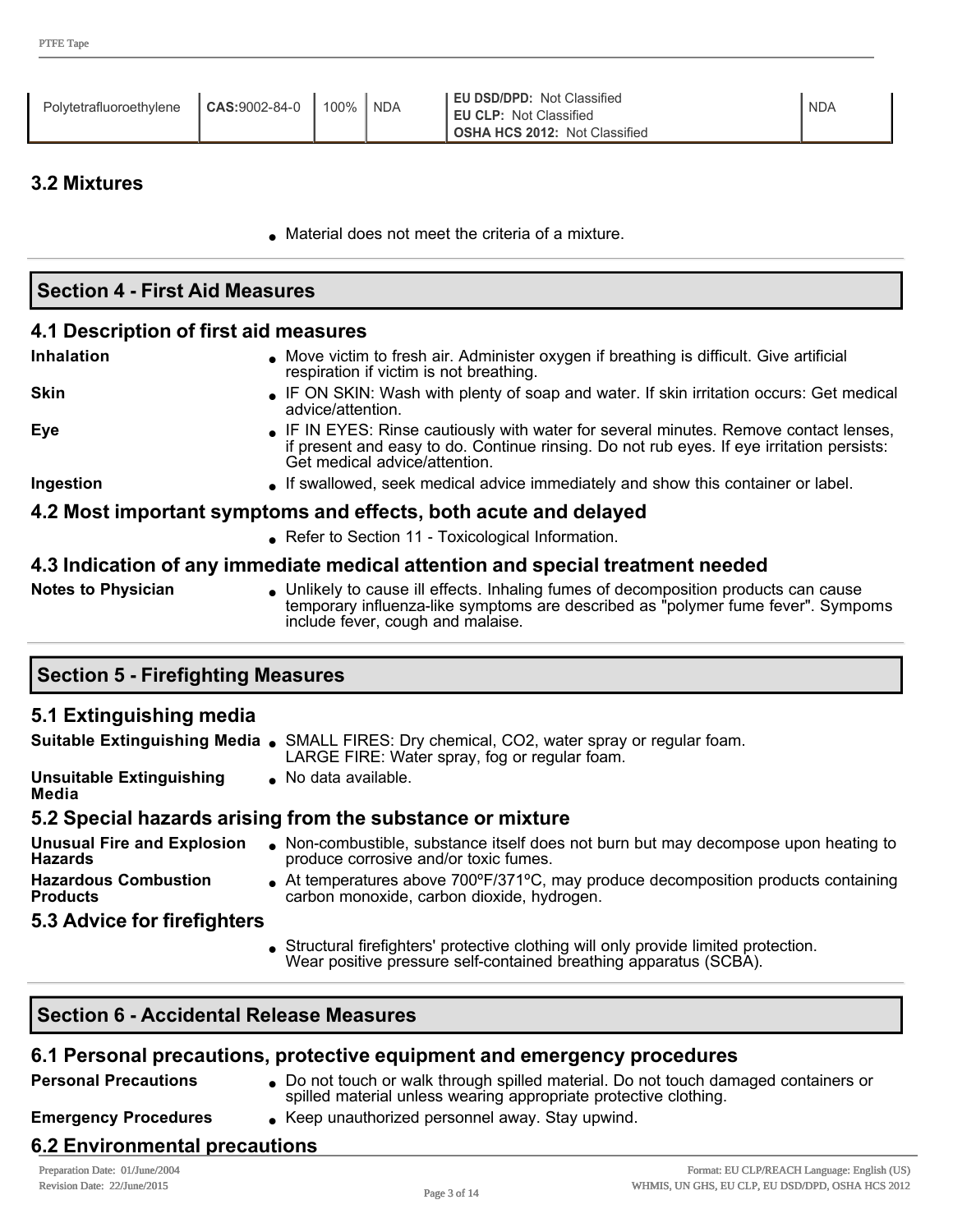• No special precautions required.

# **6.3 Methods and material for containment and cleaning up**

**Containment/Clean-up Measures**

 $\bullet$  Stop leak if you can do it without risk. SMALL SPILLS: Take up with sand or other non-combustible absorbent material and

place into containers for later disposal. LARGE SPILLS: Dike far ahead of liquid spill for later disposal.

Wash spill area with appropriate cleaner.

#### **6.4 Reference to other sections**

**Refer to Section 8 - Exposure Controls/Personal Protection and Section 13 - Disposal** Considerations.

#### **Section 7 Handling and Storage**

#### **7.1 Precautions for safe handling**

**Handling lack and industrial hygiene practices. Avoid prolonged skin contact. Avoid prolonged skin contact. Avoid** contact with eyes. No smoking while handling material. PTFE transferred to tobacco products can cause Polymer Fume Fever which exhibits flu like symptoms. Wash thoroughly with soap and water after handling and before eating, drinking, or using tobacco.

#### **7.2 Conditions for safe storage, including any incompatibilities**

**Storage store in a cool, dry place for optimal product performance. Store away from oxidizers.** May decompose when heated above 700ºF/371ºC.

**7.3 Specific end use(s)**

Refer to Section 1.2 - Relevant identified uses.

# **Section 8 Exposure Controls/Personal Protection**

# **8.1 Control parameters**

| <b>Exposure Limits/Guidelines</b>                                      |               |                                                                                                                                                                          |                                                                                           |                                                                                                                                                                                                                                                                |                                                                                                                                                                                                          |                                                                                                                                     |
|------------------------------------------------------------------------|---------------|--------------------------------------------------------------------------------------------------------------------------------------------------------------------------|-------------------------------------------------------------------------------------------|----------------------------------------------------------------------------------------------------------------------------------------------------------------------------------------------------------------------------------------------------------------|----------------------------------------------------------------------------------------------------------------------------------------------------------------------------------------------------------|-------------------------------------------------------------------------------------------------------------------------------------|
|                                                                        | <b>Result</b> | <b>ACGIH</b>                                                                                                                                                             | <b>Canada Ontario</b>                                                                     | <b>Canada Quebec</b>                                                                                                                                                                                                                                           | China                                                                                                                                                                                                    | Korea                                                                                                                               |
| Polytetrafluoroethylene<br>as Particulates not<br>otherwise classified | <b>STELs</b>  | Not established                                                                                                                                                          | Not established                                                                           | Not established                                                                                                                                                                                                                                                | 16 mg/m3 STEL<br>(free SiO2 <10%,<br>except asbestos<br>and toxic<br>substances. Use<br>PC-STEL of silica<br>When free SiO2<br>$>10\%$ , total)<br>as Particulates not<br>otherwise classified<br>(PNOC) | Not established                                                                                                                     |
| (PNOC)                                                                 | <b>TWAs</b>   | 10 mg/m3 TWA<br>(inhalable particles,<br>recommended); 3<br>mg/m3 TWA<br>(respirable particles,<br>recommended)<br>as Particulates not<br>otherwise classified<br>(PNOC) | 10 mg/m3 TWA<br>(inhalable); 3 mg/m3<br>TWA (respirable)<br>as Particulates not<br>(PNOC) | 2.5 mg/m3 TWAEV<br>(decomposition<br>products; determine<br>quantitatively the<br>decomposition<br>Iproducts in the air and<br>express the results as<br>otherwise classified Fluorides, listed under<br>Polytetrafluoroethylene<br>decomposition<br>products) | 8 mg/m3 TWA (free<br>$SiO2 < 10\%$ , except<br>asbestos and toxic<br>substances. Use<br>PC-TWA of silica<br>When free SiO2<br>$>10\%$ , total)<br>as Particulates not<br>otherwise classified<br>(PNOC)  | 10 mg/m3 TWA (no<br>more than 1%<br>crystalline silica,<br>Serial No. 717)<br>as Particulates not<br>otherwise classified<br>(PNOC) |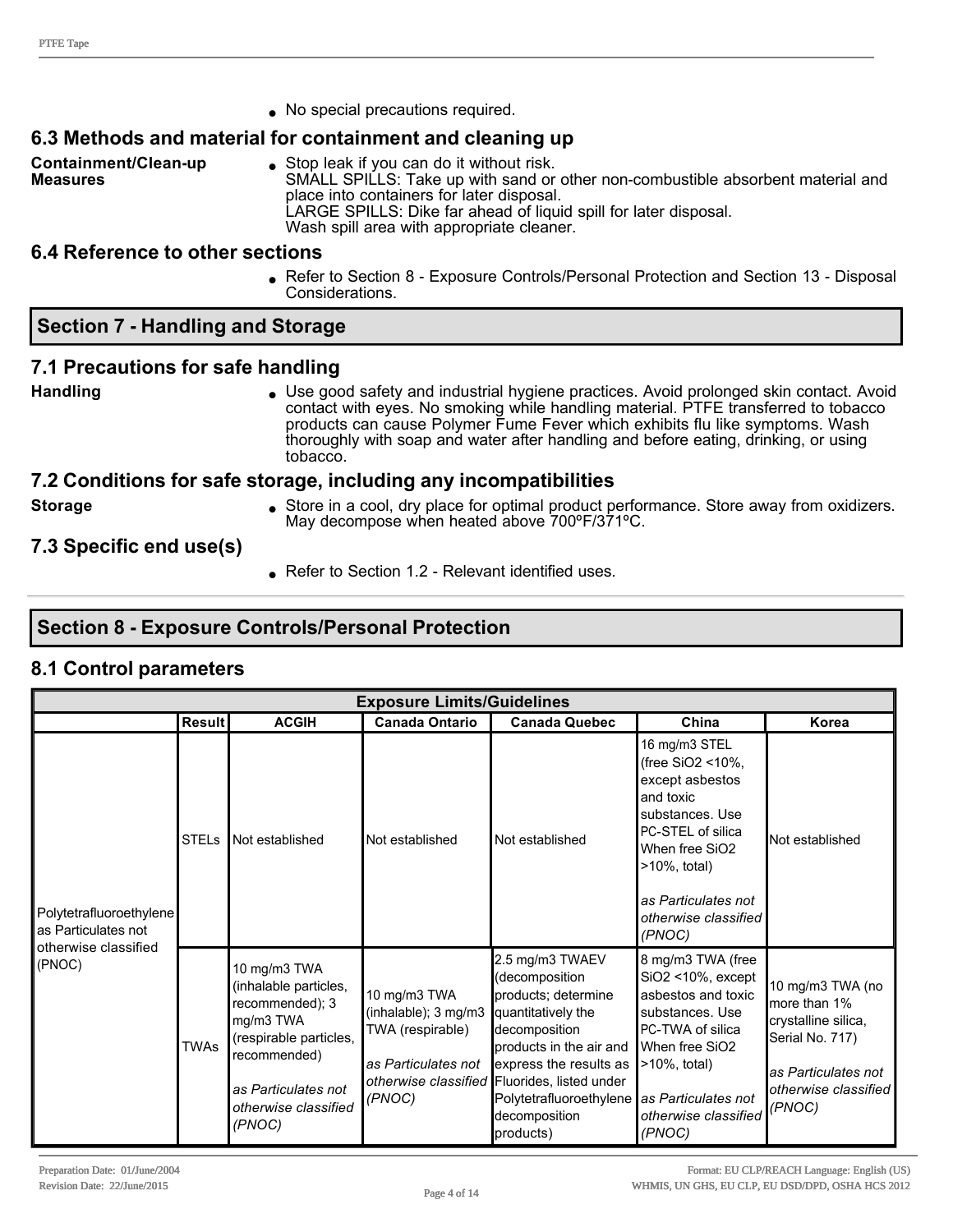| <b>Exposure Limits/Guidelines (Con't.)</b> |        |                                                                    |  |
|--------------------------------------------|--------|--------------------------------------------------------------------|--|
|                                            | Result | <b>OSHA</b>                                                        |  |
| Polytetrafluoroethylene                    | TWAs   | 15 mg/m3 TWA (total<br>dust); 5 mg/m3 TWA<br>(respirable fraction) |  |
|                                            |        | <b>l</b> as Particulates not<br>otherwise classified<br>(PNOC)     |  |

| 8.2 Exposure controls                                                                                                                                               |                                                                   |                                                                                                                                                                                                                                                                                                                                                               |  |  |  |
|---------------------------------------------------------------------------------------------------------------------------------------------------------------------|-------------------------------------------------------------------|---------------------------------------------------------------------------------------------------------------------------------------------------------------------------------------------------------------------------------------------------------------------------------------------------------------------------------------------------------------|--|--|--|
| Engineering<br><b>Measures/Controls</b>                                                                                                                             | level.                                                            | • Good general ventilation should be used. Ventilation rates should be matched to<br>conditions. If applicable, use process enclosures, local exhaust ventilation, or other<br>engineering controls to maintain airborne levels below recommended exposure limits.<br>If exposure limits have not been established, maintain airborne levels to an acceptable |  |  |  |
| <b>Personal Protective Equipment</b>                                                                                                                                |                                                                   |                                                                                                                                                                                                                                                                                                                                                               |  |  |  |
| <b>Respiratory</b>                                                                                                                                                  |                                                                   | • Use of a NIOSH approved organic vapor respirator when the product is being used in<br>high temperature applications.                                                                                                                                                                                                                                        |  |  |  |
| Eye/Face                                                                                                                                                            |                                                                   | • Use good standard practices when using this material.                                                                                                                                                                                                                                                                                                       |  |  |  |
| <b>Skin/Body</b>                                                                                                                                                    |                                                                   | . Use good standard practices when using this material.                                                                                                                                                                                                                                                                                                       |  |  |  |
| <b>Environmental Exposure</b><br><b>Controls</b>                                                                                                                    | • Follow best practice for site management and disposal of waste. |                                                                                                                                                                                                                                                                                                                                                               |  |  |  |
| Key to abbreviations                                                                                                                                                |                                                                   |                                                                                                                                                                                                                                                                                                                                                               |  |  |  |
| ACGIH = American Conference of Governmental Industrial Hygiene                                                                                                      |                                                                   | = Short Term Exposure Limits are based on 15-minute exposures<br>STEL                                                                                                                                                                                                                                                                                         |  |  |  |
| NIOSH = National Institute of Occupational Safety and Health                                                                                                        |                                                                   | TWAEV = Time-Weighted Average Exposure Value                                                                                                                                                                                                                                                                                                                  |  |  |  |
| $\Omega_{\rm C}$ $\sim$ $\Omega_{\rm C}$ $\sim$ $\Omega_{\rm C}$ $\sim$ $\Omega_{\rm C}$ $\sim$ $\Omega_{\rm C}$ and $\Omega_{\rm C}$ and $\Lambda$ deniates $\sim$ |                                                                   | TIMA _ Time-Weighted Averages are based on 8h/day, 40h/week                                                                                                                                                                                                                                                                                                   |  |  |  |

exposures

OSHA = Occupational Safety and Health Administration TWA =

# **Section 9 Physical and Chemical Properties**

# **9.1 Information on Physical and Chemical Properties**

| <b>Material Description</b>       |                            |                             |                                                                            |
|-----------------------------------|----------------------------|-----------------------------|----------------------------------------------------------------------------|
| <b>Physical Form</b>              | Solid                      | Appearance/Description      | Natural (white) non-pigmented,<br>non-toxic, plastic tape with no<br>odor. |
| Color                             | Natural (white)            | Odor                        | <b>Odorless</b>                                                            |
| Odor Threshold                    | Data lacking               |                             |                                                                            |
| <b>General Properties</b>         |                            |                             |                                                                            |
| <b>Boiling Point</b>              | Data lacking               | <b>Melting Point</b>        | 642 F(338.8889 C)                                                          |
| Decomposition Temperature         | $> 700$ F( $> 371.1111$ C) | рH                          | Data lacking                                                               |
| Specific Gravity/Relative Density | 2.1 to 2.2 Water=1         | <b>Water Solubility</b>     | Insoluble                                                                  |
| Viscosity                         | Data lacking               | <b>Explosive Properties</b> | Data lacking                                                               |
| <b>Oxidizing Properties:</b>      | Data lacking               |                             |                                                                            |
| Volatility                        |                            |                             |                                                                            |
| Vapor Pressure                    | Data lacking               | <b>Vapor Density</b>        | Data lacking                                                               |
| <b>Evaporation Rate</b>           | Data lacking               | VOC (Wt.)                   | $0\%$                                                                      |
| VOC (Vol.)                        | $0\%$                      | Volatiles (Wt.)             | $0\%$                                                                      |
| Volatiles (Vol.)                  | $0\%$                      |                             |                                                                            |
| Flammability                      |                            |                             |                                                                            |
| Flash Point                       | Data lacking               | <b>UEL</b>                  | Data lacking                                                               |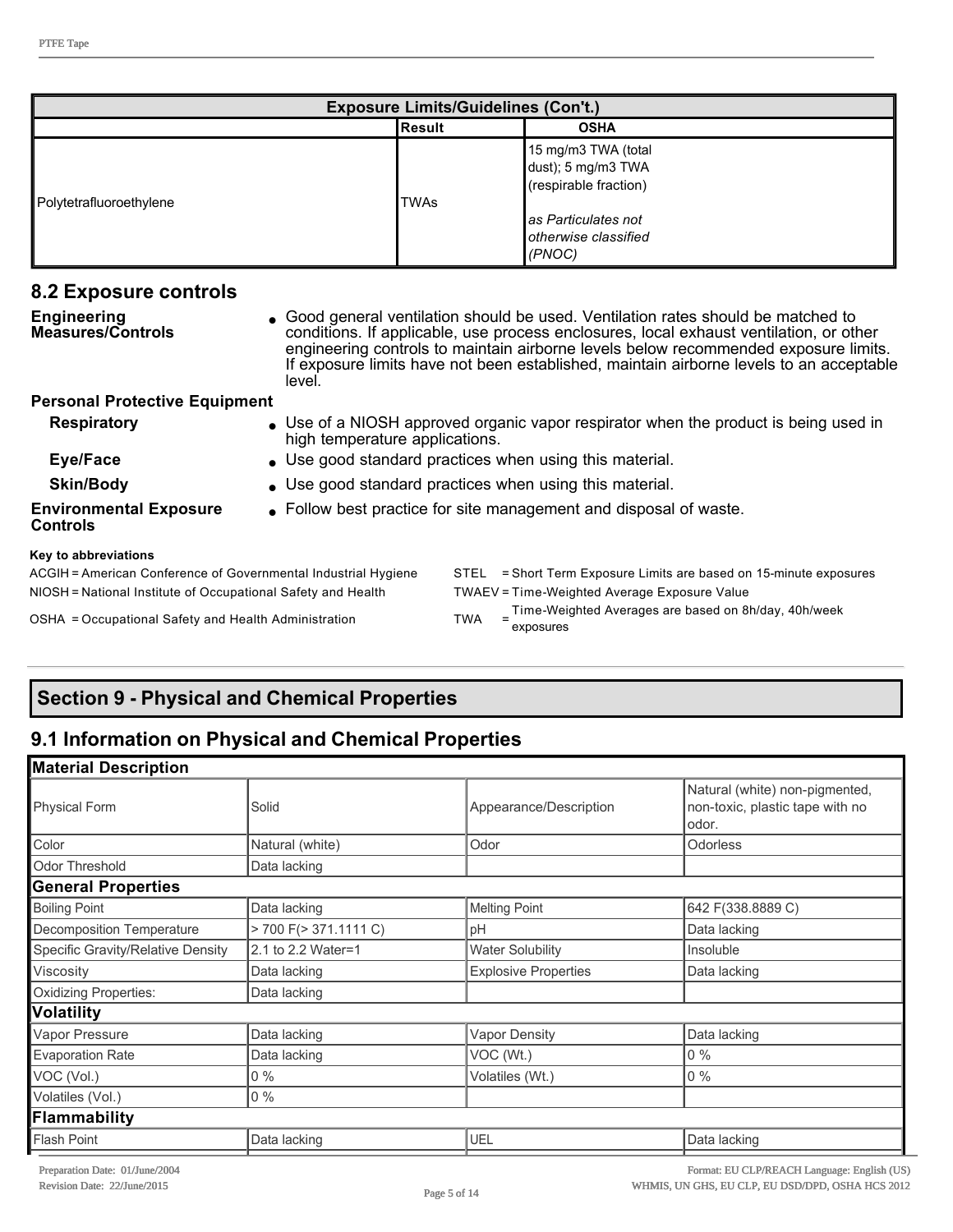| LEL                                                | Data lacking  | Autoignition | I Data lacking |
|----------------------------------------------------|---------------|--------------|----------------|
| Flammability (solid, gas)                          | ∣Data lacking |              |                |
| <b>IEnvironmental</b>                              |               |              |                |
| Octanol/Water Partition coefficient   Data lacking |               |              |                |

#### **9.2 Other Information**

. No additional physical and chemical parameters noted.

# **Section 10: Stability and Reactivity**

#### **10.1 Reactivity**

• No dangerous reaction known under conditions of normal use.

#### **10.2 Chemical stability**

 $\bullet$  Stable

#### **10.3 Possibility of hazardous reactions**

**Hazardous polymerization will not occur.** 

#### **10.4 Conditions to avoid**

• May give off hazardous fumes at temperatures above 392°F/200°C

#### **10.5 Incompatible materials**

• Relatively inert, as long as it is used at temperatures not exceeding 550°F.

#### **10.6 Hazardous decomposition products**

• Carbon monoxide, carbon dioxide, hydrogen fluoride, and toxic organo-fluorine compounds.

# **Section 11 Toxicological Information**

#### **11.1 Information on toxicological effects**

| <b>GHS Properties</b>            | <b>Classification</b>                                                                        |
|----------------------------------|----------------------------------------------------------------------------------------------|
| <b>Acute toxicity</b>            | EU/CLP • Data lacking<br>OSHA HCS 2012 . Data lacking<br><b>UN GHS · Data lacking</b>        |
| <b>Aspiration Hazard</b>         | <b>EU/CLP</b> . Data lacking<br>OSHA HCS 2012 . Data lacking<br><b>UN GHS · Data lacking</b> |
| Carcinogenicity                  | EU/CLP · Data lacking<br>OSHA HCS 2012 . Data lacking<br><b>UN GHS · Data lacking</b>        |
| <b>Germ Cell Mutagenicity</b>    | <b>EU/CLP</b> • Data lacking<br>OSHA HCS 2012 . Data lacking<br><b>UN GHS · Data lacking</b> |
| <b>Skin corrosion/Irritation</b> | EU/CLP · Data lacking<br>OSHA HCS 2012 . Data lacking<br><b>UN GHS · Data lacking</b>        |
|                                  | EU/CLP · Data lacking                                                                        |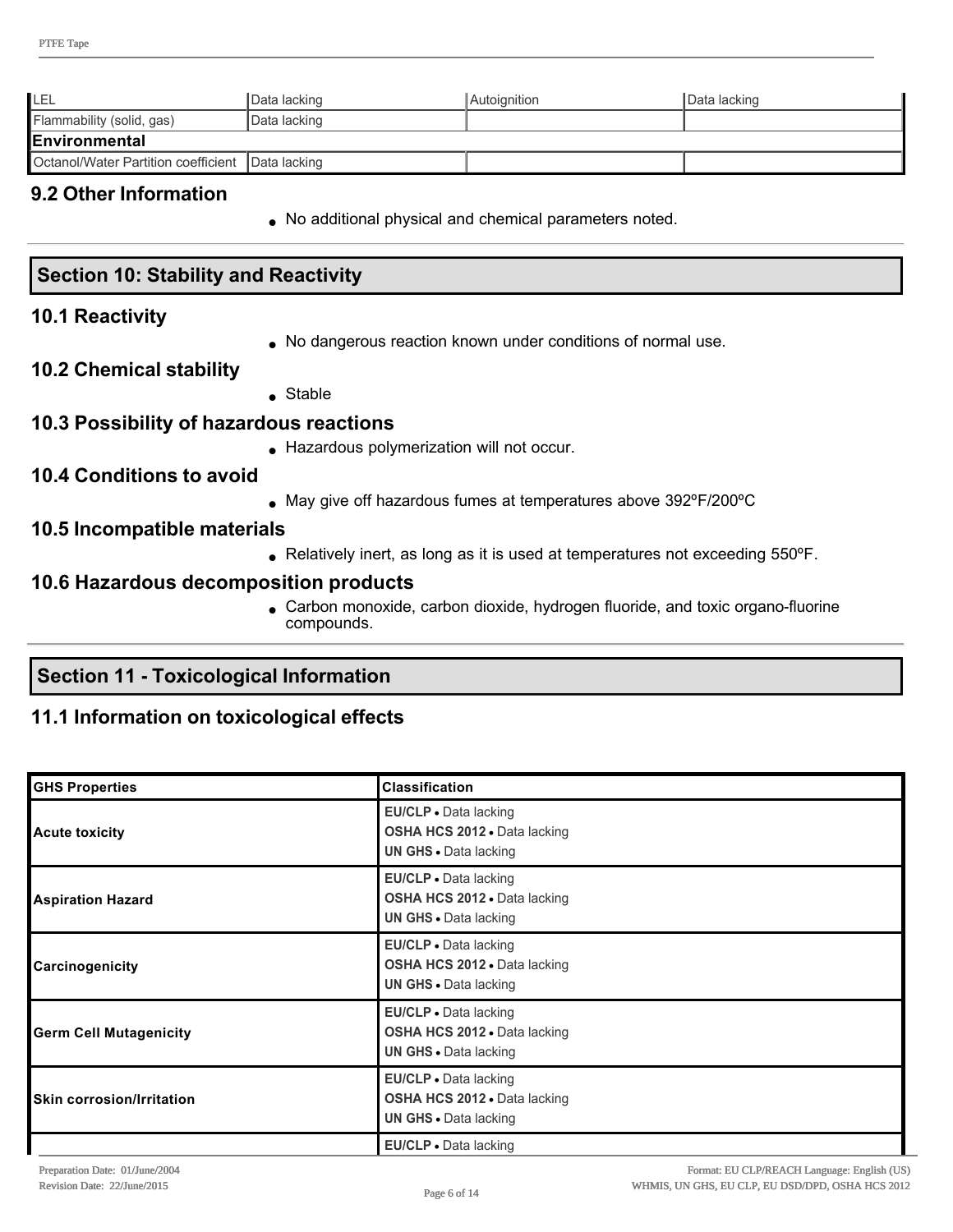| <b>Skin sensitization</b>        | OSHA HCS 2012 · Data lacking<br><b>UN GHS .</b> Data lacking                          |
|----------------------------------|---------------------------------------------------------------------------------------|
| <b>ISTOT-RE</b>                  | EU/CLP . Data lacking<br>OSHA HCS 2012 . Data lacking<br><b>UN GHS • Data lacking</b> |
| <b>STOT-SE</b>                   | EU/CLP · Data lacking<br>OSHA HCS 2012 . Data lacking<br><b>UN GHS · Data lacking</b> |
| <b>Toxicity for Reproduction</b> | EU/CLP • Data lacking<br>OSHA HCS 2012 . Data lacking<br><b>UN GHS · Data lacking</b> |
| <b>Respiratory sensitization</b> | EU/CLP . Data lacking<br>OSHA HCS 2012 . Data lacking<br><b>UN GHS .</b> Data lacking |
| Serious eye damage/Irritation    | EU/CLP . Data lacking<br>OSHA HCS 2012 . Data lacking<br><b>UN GHS · Data lacking</b> |

#### **Potential Health Effects**

# **Inhalation**

**Skin**

- **Acute (Immediate)** Under normal conditions of use, no health effects are expected.
- **Chronic (Delayed)** . No data available.
- **Acute (Immediate)** Under normal conditions of use, no health effects are expected.
- **Chronic (Delayed)** No data available. **Eye** Acute (Immediate) **Inder normal conditions of use, no health effects are expected. Chronic (Delayed)** . No data available. **Ingestion**
	- **Acute (Immediate)** Under normal conditions of use, no health effects are expected.
	-
- 
- **Chronic (Delayed)** . No data available.

# **Section 12 Ecological Information**

#### **12.1 Toxicity**

• No known ecological effects.

#### **12.2 Persistence and degradability**

• Not established.

#### **12.3 Bioaccumulative potential**

- . No known adverse bioaccumulation or biomagnification effects.
- **12.4 Mobility in Soil**

 $\bullet$  Not applicable.

#### **12.5 Results of PBT and vPvB assessment**

. No PBT and vPvB assessment has been conducted.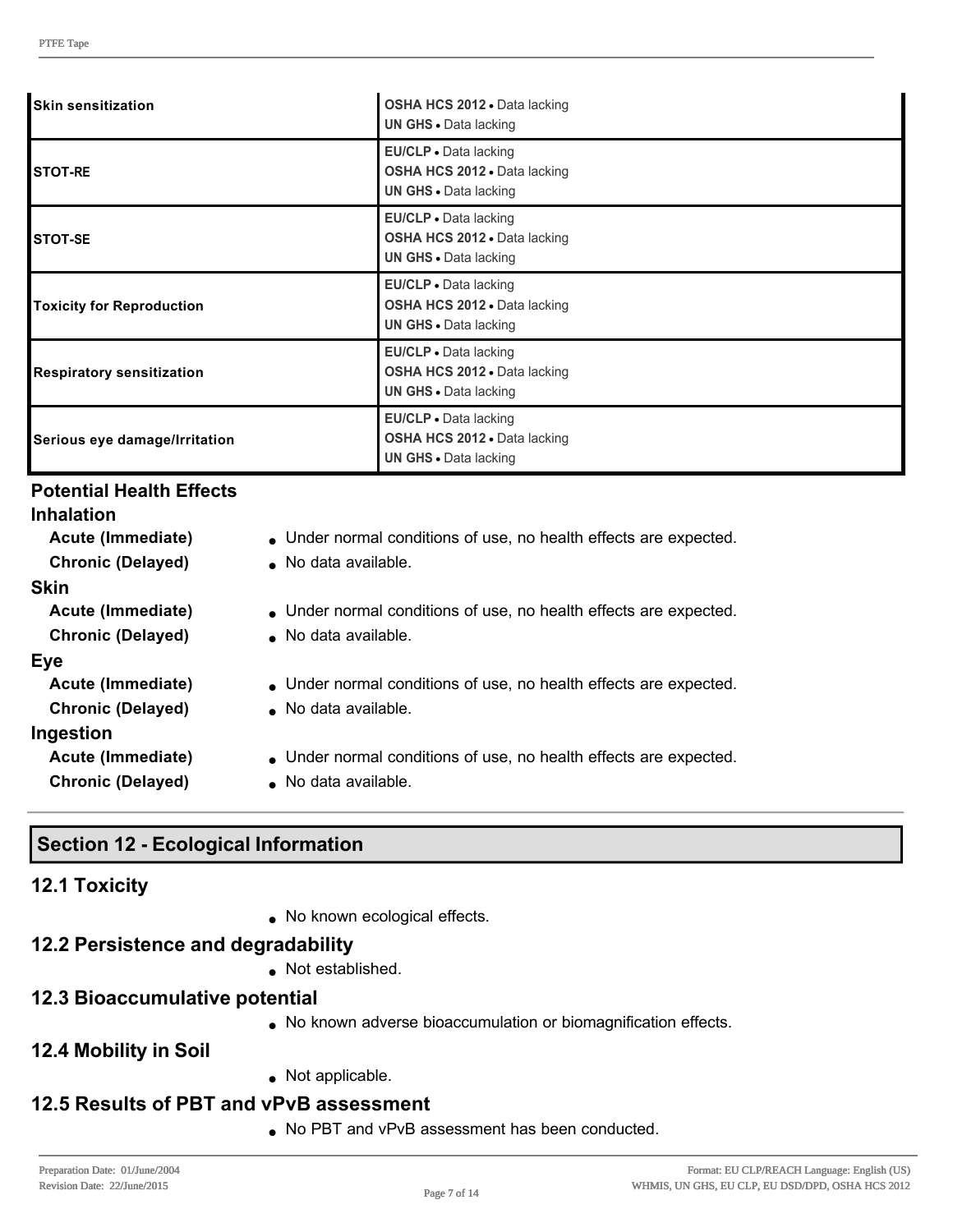#### **12.6 Other adverse effects**

• No studies have been found.

#### **Section 13 - Disposal Considerations**

#### **13.1 Waste treatment methods**

- **Product waste lightness lightness** Dispose of content and/or container in accordance with local, regional, national, and/or international regulations.
- 
- 
- **Packaging waste I** Dispose of content and/or container in accordance with local, regional, national, and/or international regulations.

#### **Section 14 - Transport Information**

|                  | <b>14.1 UN</b><br>number | 14.2 UN proper<br>shipping name | 14.3 Transport hazard<br>class(es) | 14.4 Packing<br>group | <b>14.5 Environmental</b><br>hazards |
|------------------|--------------------------|---------------------------------|------------------------------------|-----------------------|--------------------------------------|
| <b>DOT</b>       | <b>NDA</b>               | Not Regulated                   | <b>NDA</b>                         | <b>NDA</b>            | <b>NDA</b>                           |
| <b>TDG</b>       | <b>NDA</b>               | Not Regulated                   | <b>NDA</b>                         | <b>NDA</b>            | <b>NDA</b>                           |
| <b>IMO/IMDG</b>  | <b>NDA</b>               | Not Regulated                   | <b>NDA</b>                         | <b>NDA</b>            | <b>NDA</b>                           |
| <b>IATA/ICAO</b> | <b>NDA</b>               | Not Regulated                   | <b>NDA</b>                         | <b>NDA</b>            | <b>NDA</b>                           |

**14.6 Special precautions for user**  $\bullet$  None specified. **14.7 Transport in bulk**   $\bullet$  Data lacking.

**according to Annex II of MARPOL 73/78 and the IBC Code**

# **Section 15 - Regulatory Information**

#### **15.1 Safety, health and environmental regulations/legislation specific for the substance or mixture**

**SARA Hazard Classifications** • None

| <b>State Right To Know</b>        |     |    |    |     |
|-----------------------------------|-----|----|----|-----|
| Component                         | CAS | MΑ | N. |     |
| Polytetrafluoroethylene 9002-84-0 |     | No | Νc | Yes |

| Inventory                                                 |                           |                   |                   |                    |                   |                  |                  |
|-----------------------------------------------------------|---------------------------|-------------------|-------------------|--------------------|-------------------|------------------|------------------|
| Component                                                 | <b>CAS</b>                | <b>Canada DSL</b> |                   | <b>Canada NDSL</b> | China             | <b>EU EINECS</b> | <b>EU ELNICS</b> |
| Polytetrafluoroethylene 9002-84-0                         |                           | Yes               |                   | No                 | Yes               | No               | No               |
|                                                           | <b>Inventory (Con't.)</b> |                   |                   |                    |                   |                  |                  |
| Component                                                 |                           | <b>CAS</b>        | <b>Japan ENCS</b> |                    | <b>Korea KECL</b> |                  | <b>TSCA</b>      |
| Yes<br>9002-84-0<br>Yes<br>Polytetrafluoroethylene<br>Yes |                           |                   |                   |                    |                   |                  |                  |

#### **Australia**

#### **Labor**

**Australia Work Health and Safety Regulations Hazardous Substances Requiring Health Monitoring**

• Polytetrafluoroethylene **9002-84-0** Not Listed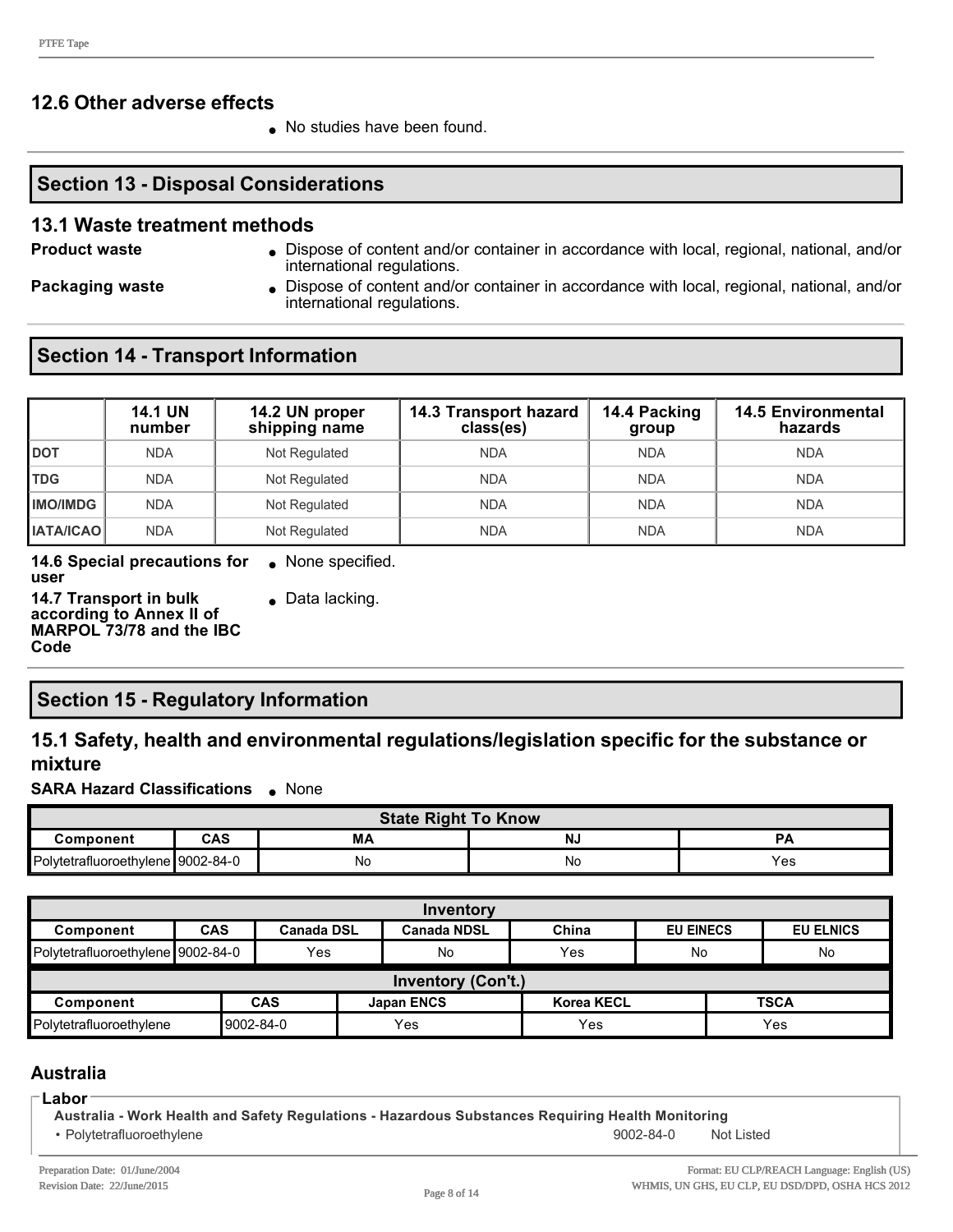| Australia - High Volume Industrial Chemicals List<br>• Polytetrafluoroethylene                                 | 9002-84-0       | <b>Not Listed</b>                                                     |
|----------------------------------------------------------------------------------------------------------------|-----------------|-----------------------------------------------------------------------|
| Australia - List of Designated Hazardous Substances - Classification<br>• Polytetrafluoroethylene              | $9002 - 84 - 0$ | <b>Not Listed</b>                                                     |
| <b>Environment</b>                                                                                             |                 |                                                                       |
| Australia - National Pollutant Inventory (NPI) Substance List<br>• Polytetrafluoroethylene                     | $9002 - 84 - 0$ | <b>Not Listed</b>                                                     |
| <b>Australia - Ozone Protection Act - Scheduled Substances</b><br>• Polytetrafluoroethylene                    | $9002 - 84 - 0$ | Not Listed                                                            |
| <b>Australia - Priority Existing Chemical Program</b><br>• Polytetrafluoroethylene                             | $9002 - 84 - 0$ | Not Listed                                                            |
| Canada                                                                                                         |                 |                                                                       |
| <b>Labor</b><br><b>Canada - WHMIS - Classifications of Substances</b>                                          |                 |                                                                       |
| • Polytetrafluoroethylene                                                                                      | 9002-84-0       | Uncontrolled product<br>according to WHMIS<br>classification criteria |
| Canada - WHMIS - Ingredient Disclosure List<br>• Polytetrafluoroethylene                                       | 9002-84-0       | <b>Not Listed</b>                                                     |
| <b>Environment</b>                                                                                             |                 |                                                                       |
| <b>Canada - CEPA - Priority Substances List</b><br>• Polytetrafluoroethylene                                   | 9002-84-0       | <b>Not Listed</b>                                                     |
| <b>Europe</b>                                                                                                  |                 |                                                                       |
| <b>Other</b>                                                                                                   |                 |                                                                       |
| EU - CLP (1272/2008) - Annex VI - Table 3.2 - Classification<br>• Polytetrafluoroethylene                      | 9002-84-0       | Not Listed                                                            |
| EU - CLP (1272/2008) - Annex VI - Table 3.2 - Concentration Limits<br>• Polytetrafluoroethylene                | 9002-84-0       | Not Listed                                                            |
| EU - CLP (1272/2008) - Annex VI - Table 3.2 - Labelling<br>• Polytetrafluoroethylene                           | 9002-84-0       | Not Listed                                                            |
| EU - CLP (1272/2008) - Annex VI - Table 3.2 - Notes - Substances and Preparations<br>• Polytetrafluoroethylene | 9002-84-0       | <b>Not Listed</b>                                                     |
| EU - CLP (1272/2008) - Annex VI - Table 3.2 - Safety Phrases<br>• Polytetrafluoroethylene                      | 9002-84-0       | Not Listed                                                            |
| Japan                                                                                                          |                 |                                                                       |
| $^-$ Labor                                                                                                     |                 |                                                                       |

# **Japan ISHL Dangerous Substances** • Polytetrafluoroethylene **9002-84-0** Not Listed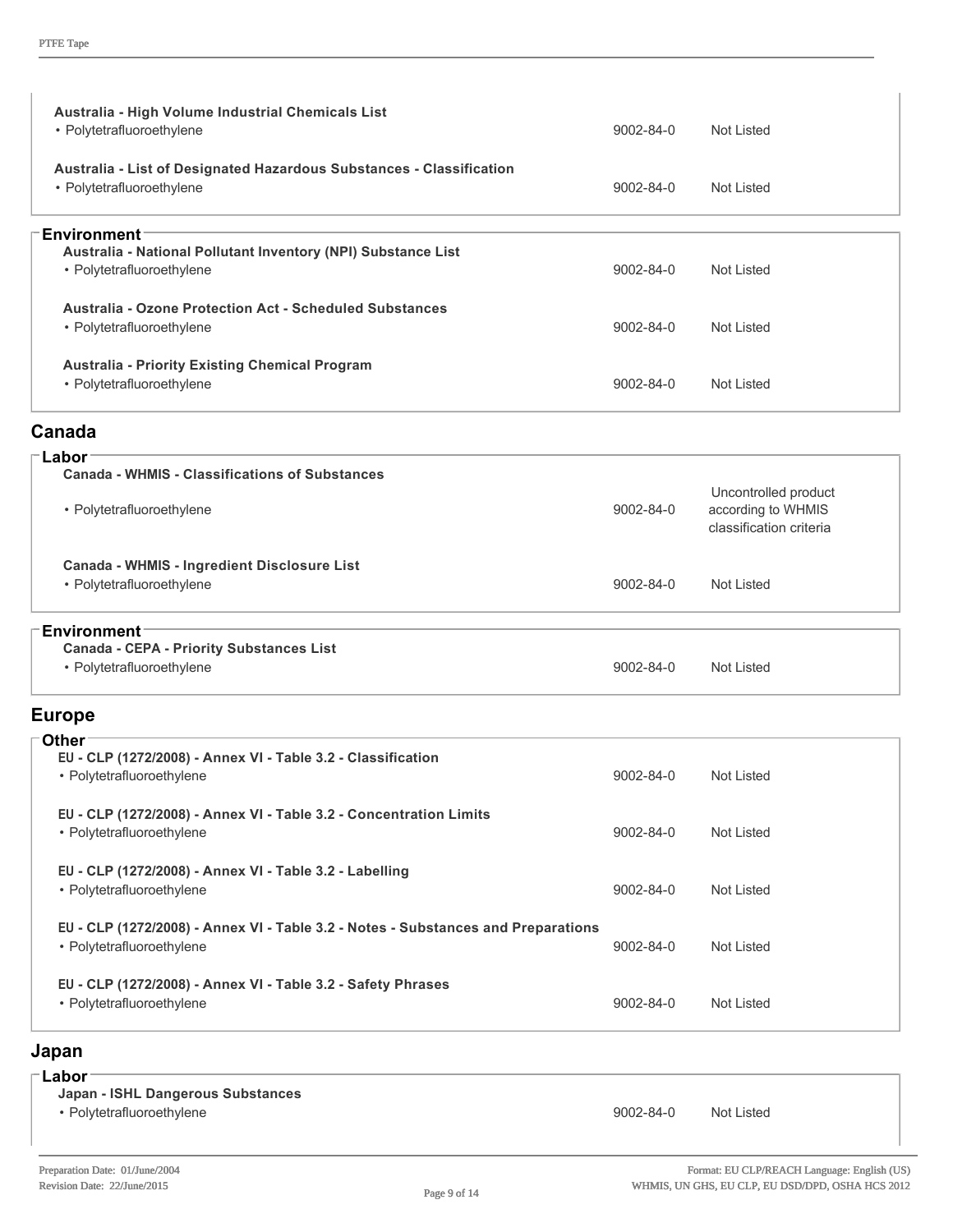| <b>Japan - ISHL Designated Carcinogens</b><br>• Polytetrafluoroethylene                                                      | $9002 - 84 - 0$ | <b>Not Listed</b> |
|------------------------------------------------------------------------------------------------------------------------------|-----------------|-------------------|
| Japan - ISHL Harmful Substances Prohibited for Manufacture<br>• Polytetrafluoroethylene                                      | $9002 - 84 - 0$ | <b>Not Listed</b> |
| Japan - ISHL Harmful Substances Requiring Workers to Subject to Medical Exams<br>• Polytetrafluoroethylene                   | 9002-84-0       | <b>Not Listed</b> |
| Japan - ISHL Harmful Substances Subject to Obtaining Permission for Manufacturing<br>• Polytetrafluoroethylene               | $9002 - 84 - 0$ | <b>Not Listed</b> |
| Japan - ISHL Harmful Substances Whose Names Are to be Indicated on the Label<br>• Polytetrafluoroethylene                    | $9002 - 84 - 0$ | Not Listed        |
| Japan - ISHL Prevention of Lead Poisoning<br>• Polytetrafluoroethylene                                                       | $9002 - 84 - 0$ | Not Listed        |
| <b>Japan - ISHL Mutagens - Existing Chemicals</b><br>• Polytetrafluoroethylene                                               | 9002-84-0       | <b>Not Listed</b> |
| Japan - ISHL Mutagens - New Chemicals<br>• Polytetrafluoroethylene                                                           | $9002 - 84 - 0$ | Not Listed        |
| Japan - ISHL Notifiable Substances<br>• Polytetrafluoroethylene                                                              | 9002-84-0       | Not Listed        |
|                                                                                                                              |                 |                   |
| <b>Environment</b><br>Japan - Air Pollution Control Law - Emission Standards for Air Pollutants<br>• Polytetrafluoroethylene | 9002-84-0       | <b>Not Listed</b> |

| Japan - Environmental Quality Standards - Annual Air Quality<br>• Polytetrafluoroethylene                      | $9002 - 84 - 0$ | Not Listed        |  |  |
|----------------------------------------------------------------------------------------------------------------|-----------------|-------------------|--|--|
| Japan - Environmental Quality Standards - Daily Air Quality<br>• Polytetrafluoroethylene                       | $9002 - 84 - 0$ | Not Listed        |  |  |
| Japan - Environmental Quality Standards - Groundwater<br>• Polytetrafluoroethylene                             | $9002 - 84 - 0$ | <b>Not Listed</b> |  |  |
| Japan - Environmental Quality Standards - Hourly Air Quality<br>• Polytetrafluoroethylene                      | $9002 - 84 - 0$ | Not Listed        |  |  |
| Japan - Environmental Quality Standards - Soil Pollution<br>• Polytetrafluoroethylene                          | $9002 - 84 - 0$ | <b>Not Listed</b> |  |  |
| Japan - Environmental Quality Standards - Public Water/Groundwater - Monitored Substances and Guideline Values |                 |                   |  |  |
| • Polytetrafluoroethylene                                                                                      | $9002 - 84 - 0$ | Not Listed        |  |  |
| Japan - Environmental Quality Standards - Public Water - Protection of Human Health                            |                 |                   |  |  |
| • Polytetrafluoroethylene                                                                                      | $9002 - 84 - 0$ | <b>Not Listed</b> |  |  |
| Japan - Fluorocarbons Recovery and Destruction Law<br>• Polytetrafluoroethylene                                | 9002-84-0       | Not Listed        |  |  |

**Japan Offensive Odor Regulations Specified Offensive Odor Substances Maximum Permissible Concentration (MPCs)**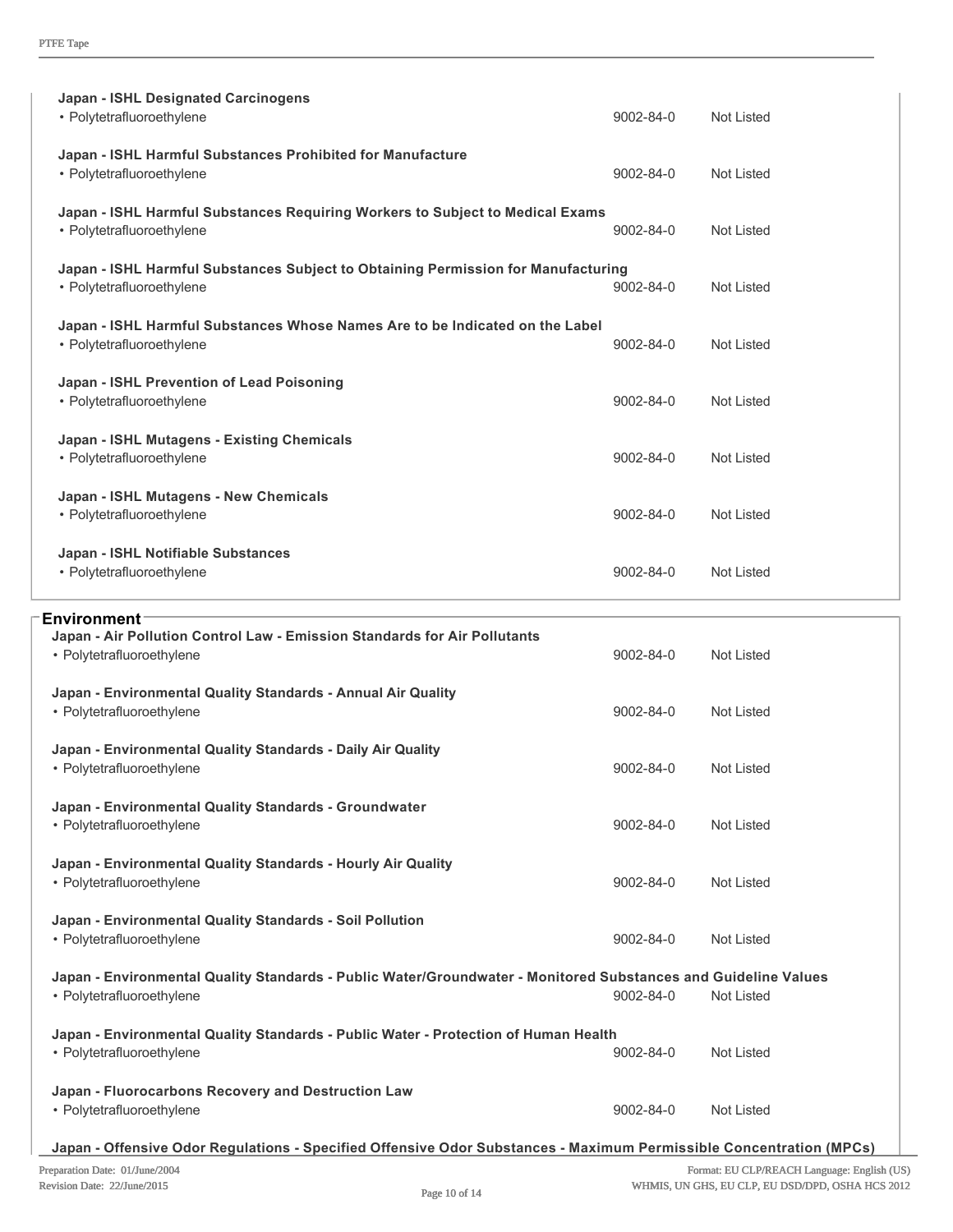| • Polytetrafluoroethylene                                                                            | 9002-84-0       | <b>Not Listed</b> |
|------------------------------------------------------------------------------------------------------|-----------------|-------------------|
| Japan - Ozone Depleting Substances - Annex A Group I<br>• Polytetrafluoroethylene                    | 9002-84-0       | Not Listed        |
| Japan - Ozone Depleting Substances - Annex A Group II<br>• Polytetrafluoroethylene                   | $9002 - 84 - 0$ | Not Listed        |
| Japan - Ozone Depleting Substances - Annex B Group I<br>• Polytetrafluoroethylene                    | 9002-84-0       | Not Listed        |
| Japan - Ozone Depleting Substances - Annex B Group II<br>• Polytetrafluoroethylene                   | 9002-84-0       | Not Listed        |
| Japan - Ozone Depleting Substances - Annex B Group III<br>• Polytetrafluoroethylene                  | 9002-84-0       | Not Listed        |
| Japan - Ozone Depleting Substances - Annex C Group I<br>• Polytetrafluoroethylene                    | 9002-84-0       | <b>Not Listed</b> |
| Japan - Ozone Depleting Substances - Annex C Group II<br>• Polytetrafluoroethylene                   | 9002-84-0       | Not Listed        |
| Japan - Ozone Depleting Substances - Annex C Group III<br>• Polytetrafluoroethylene                  | 9002-84-0       | Not Listed        |
| Japan - Ozone Depleting Substances - Annex E Group I<br>• Polytetrafluoroethylene                    | 9002-84-0       | <b>Not Listed</b> |
| Japan - Pollutant Release Transfer Register (PRTR) - Class 1 Substances<br>• Polytetrafluoroethylene | 9002-84-0       | Not Listed        |
| Japan - Pollutant Release Transfer Register (PRTR) - Class 2 Substances<br>• Polytetrafluoroethylene | 9002-84-0       | Not Listed        |
| Inventory - Japan - Industrial Safety and Health Law Substances (ISHL)<br>• Polytetrafluoroethylene  | 9002-84-0       | <b>Not Listed</b> |

| <b>Other</b><br>Japan - Drinking Water Quality Standards - Supplied Water Quality Standard Values<br>• Polytetrafluoroethylene | $9002 - 84 - 0$ | Not Listed |  |
|--------------------------------------------------------------------------------------------------------------------------------|-----------------|------------|--|
| Japan - Drinking Water Quality Standards - Quality Control Guideline Values<br>• Polytetrafluoroethylene                       | $9002 - 84 - 0$ | Not Listed |  |
| Japan - Drinking Water Quality Standards - Quality Control Guideline Values - Pesticides<br>• Polytetrafluoroethylene          | $9002 - 84 - 0$ | Not Listed |  |
| Japan - Chemical Substance Control Law (CSCL) - Examined Existing Chemical Substances<br>• Polytetrafluoroethylene             | $9002 - 84 - 0$ | Not Listed |  |
| Japan - Fire Service Law - Hazardous Materials                                                                                 |                 |            |  |
| • Polytetrafluoroethylene                                                                                                      | $9002 - 84 - 0$ | Not Listed |  |
| Japan - Harmful Substances in Household Products                                                                               |                 |            |  |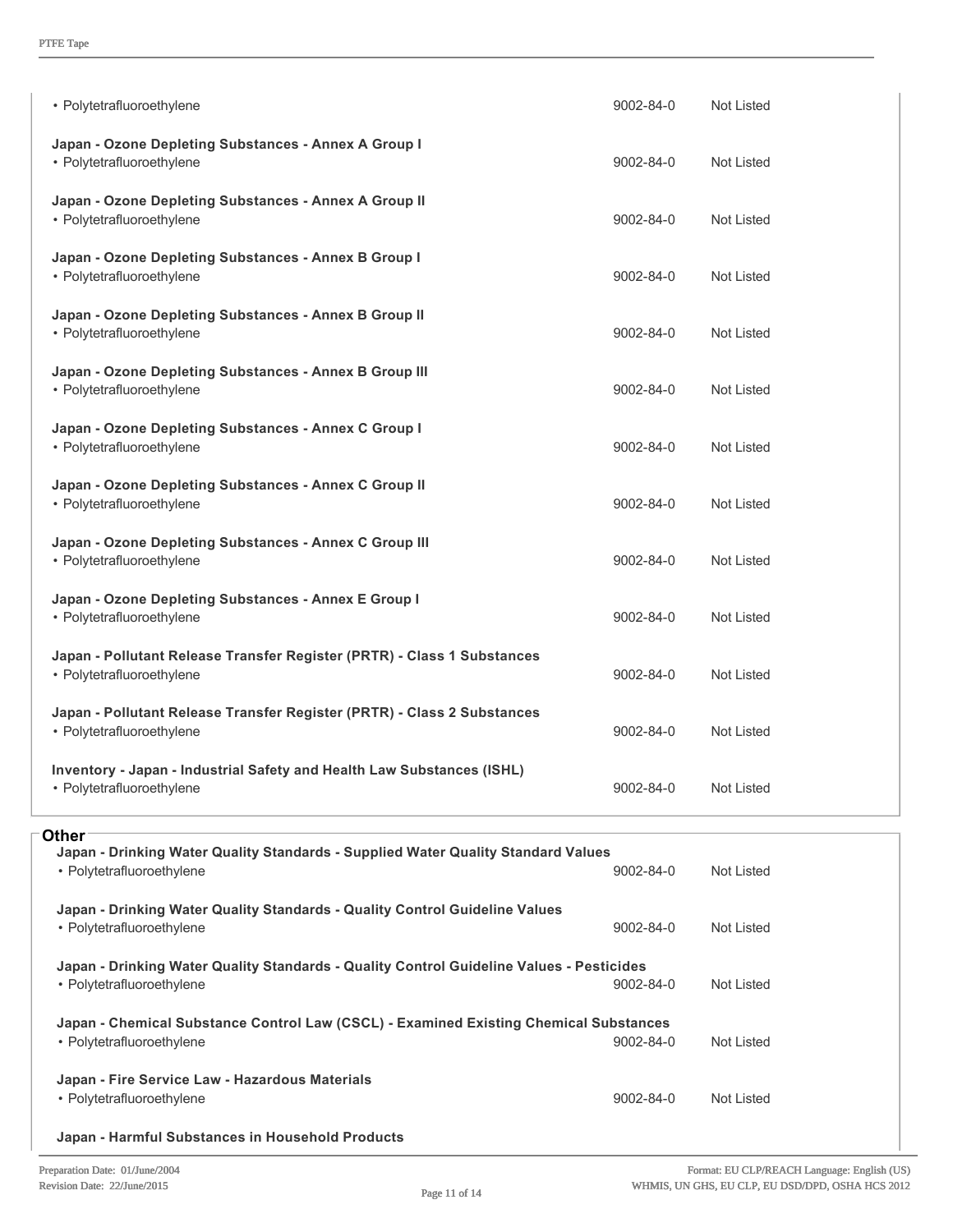| • Polytetrafluoroethylene                                                                                          | $9002 - 84 - 0$ | Not Listed |
|--------------------------------------------------------------------------------------------------------------------|-----------------|------------|
| Japan - ISHL Prevention of Tetraalkyl Lead Poisoning<br>• Polytetrafluoroethylene                                  | 9002-84-0       | Not Listed |
| Japan - Japanese Pharmacopoeia Listing - Synthetics<br>• Polytetrafluoroethylene                                   | 9002-84-0       | Not Listed |
| Japan - Japanese Pharmacopoeia Listing - Naturally Occurring Substances<br>• Polytetrafluoroethylene               | $9002 - 84 - 0$ | Not Listed |
| Japan - Chemical Substance Control Law (CSCL) - Monitoring Chemical Substances<br>• Polytetrafluoroethylene        | 9002-84-0       | Not Listed |
| Japan - Poisonous and Deleterious Substances<br>• Polytetrafluoroethylene                                          | $9002 - 84 - 0$ | Not Listed |
| Japan - Chemical Substance Control Law (CSCL) - Specified Chemical Substances<br>• Polytetrafluoroethylene         | $9002 - 84 - 0$ | Not Listed |
| Japan - Poisonous and Deleterious Substances - Substances Not Considered Deleterious<br>• Polytetrafluoroethylene  | $9002 - 84 - 0$ | Not Listed |
| Japan - Poisonous and Deleterious Substances - Substances Not Considered Poisonous<br>• Polytetrafluoroethylene    | $9002 - 84 - 0$ | Not Listed |
| Japan - ISHL Working Environment Evaluation Standards - Administrative Control Levels<br>• Polytetrafluoroethylene | $9002 - 84 - 0$ | Not Listed |

#### **Korea**

| Labor<br>Korea - ISHA - Harmful Substances Prohibited for Manufacturing, Importing, Transferring, or Supplying<br>• Polytetrafluoroethylene | $9002 - 84 - 0$ | Not Listed |
|---------------------------------------------------------------------------------------------------------------------------------------------|-----------------|------------|
| Korea - ISHA - Harmful Substances Requiring Permission<br>• Polytetrafluoroethylene                                                         | $9002 - 84 - 0$ | Not Listed |
| Korea - ISHA - Name, Toxicity and Protective Measures of New Chemical Substances<br>• Polytetrafluoroethylene                               | $9002 - 84 - 0$ | Not Listed |
| <b>Environment</b><br>Korea - MOE - Toxic Chemicals Control Act (TCCA) - Observational Chemicals<br>• Polytetrafluoroethylene               | $9002 - 84 - 0$ | Not Listed |
| Other<br>Korea - MOE - Toxic Chemicals Control Act (TCCA) - Prohibited Chemicals<br>• Polytetrafluoroethylene                               | $9002 - 84 - 0$ | Not Listed |
| Korea - MOE - Toxic Chemicals Control Act (TCCA) - Restricted Chemicals<br>• Polytetrafluoroethylene                                        | $9002 - 84 - 0$ | Not Listed |
| Korea - MOE - Toxic Chemicals Control Act (TCCA) - Toxic Chemicals<br>• Polytetrafluoroethylene                                             | $9002 - 84 - 0$ | Not Listed |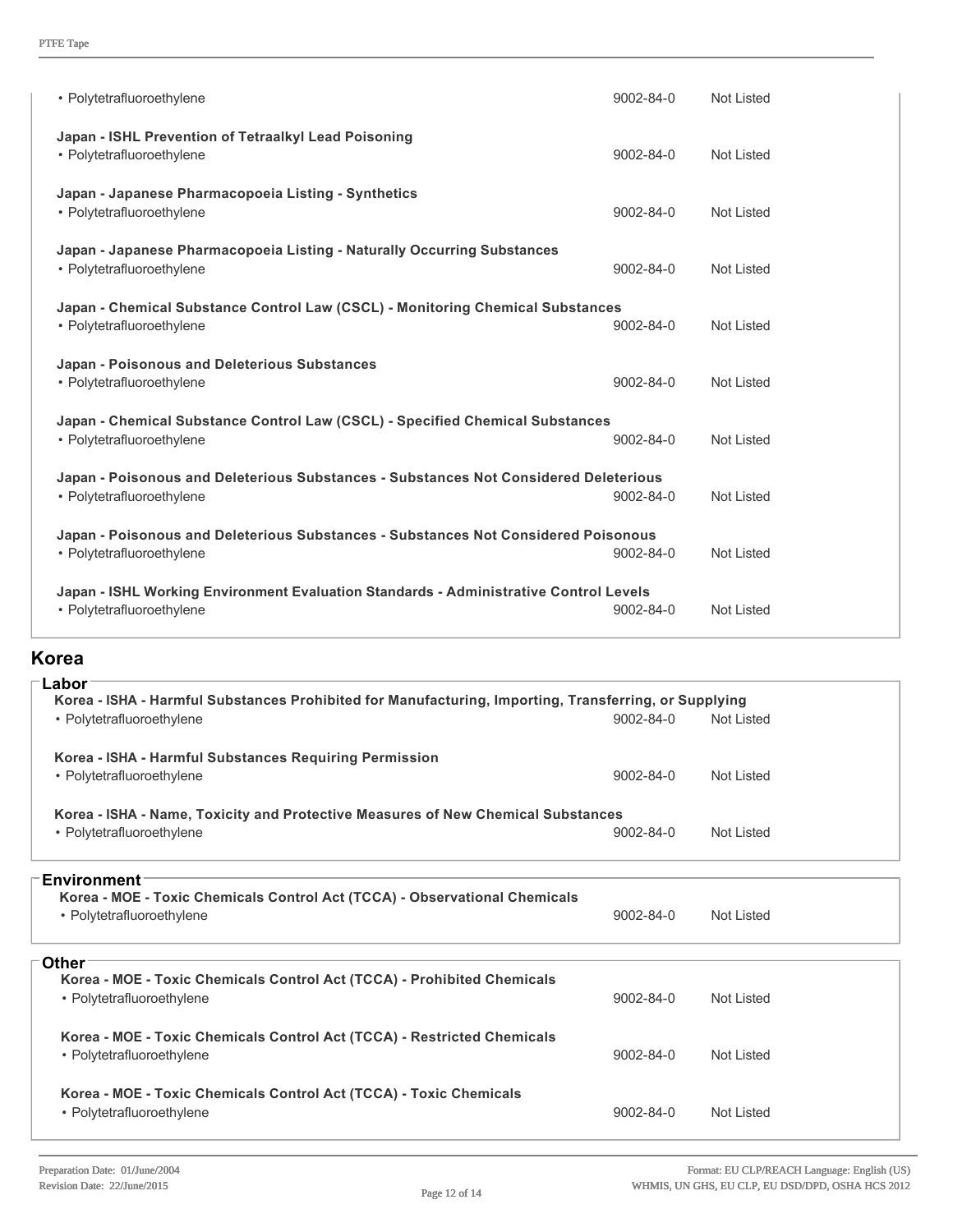#### **United States**

| Labor<br>U.S. - OSHA - Process Safety Management - Highly Hazardous Chemicals<br>• Polytetrafluoroethylene    | $9002 - 84 - 0$ | Not Listed        |
|---------------------------------------------------------------------------------------------------------------|-----------------|-------------------|
| U.S. - OSHA - Specifically Regulated Chemicals<br>• Polytetrafluoroethylene                                   | $9002 - 84 - 0$ | Not Listed        |
|                                                                                                               |                 |                   |
| <b>Environment</b><br>U.S. - CAA (Clean Air Act) - 1990 Hazardous Air Pollutants<br>• Polytetrafluoroethylene | 9002-84-0       | Not Listed        |
|                                                                                                               |                 |                   |
| U.S. - CERCLA/SARA - Hazardous Substances and their Reportable Quantities<br>• Polytetrafluoroethylene        | 9002-84-0       | Not Listed        |
| U.S. - CERCLA/SARA - Radionuclides and Their Reportable Quantities<br>• Polytetrafluoroethylene               | 9002-84-0       | <b>Not Listed</b> |
| U.S. - CERCLA/SARA - Section 302 Extremely Hazardous Substances EPCRA RQs<br>• Polytetrafluoroethylene        | 9002-84-0       | Not Listed        |
| U.S. - CERCLA/SARA - Section 302 Extremely Hazardous Substances TPQs<br>• Polytetrafluoroethylene             | 9002-84-0       | <b>Not Listed</b> |
| U.S. - CERCLA/SARA - Section 313 - Emission Reporting<br>• Polytetrafluoroethylene                            | 9002-84-0       | Not Listed        |
| U.S. - CERCLA/SARA - Section 313 - PBT Chemical Listing<br>• Polytetrafluoroethylene                          | 9002-84-0       | Not Listed        |

# **United States California**

| <b>Environment</b>                                                        |                 |            |
|---------------------------------------------------------------------------|-----------------|------------|
| U.S. - California - Proposition 65 - Carcinogens List                     |                 |            |
| • Polytetrafluoroethylene                                                 | $9002 - 84 - 0$ | Not Listed |
| U.S. - California - Proposition 65 - Developmental Toxicity               |                 |            |
| • Polytetrafluoroethylene                                                 | $9002 - 84 - 0$ | Not Listed |
| U.S. - California - Proposition 65 - Maximum Allowable Dose Levels (MADL) |                 |            |
| • Polytetrafluoroethylene                                                 | $9002 - 84 - 0$ | Not Listed |
| U.S. - California - Proposition 65 - No Significant Risk Levels (NSRL)    |                 |            |
| • Polytetrafluoroethylene                                                 | $9002 - 84 - 0$ | Not Listed |
| U.S. - California - Proposition 65 - Reproductive Toxicity - Female       |                 |            |
| • Polytetrafluoroethylene                                                 | $9002 - 84 - 0$ | Not Listed |
| U.S. - California - Proposition 65 - Reproductive Toxicity - Male         |                 |            |
| • Polytetrafluoroethylene                                                 | $9002 - 84 - 0$ | Not Listed |
|                                                                           |                 |            |

# **United States Pennsylvania**

| ⊤Labor∶                                                               |           |                               |  |
|-----------------------------------------------------------------------|-----------|-------------------------------|--|
| U.S. - Pennsylvania - RTK (Right to Know) - Environmental Hazard List |           |                               |  |
| • Polytetrafluoroethylene                                             | 9002-84-0 | Not Listed                    |  |
| Prenaration Date: 01/June/2004                                        |           | Format: ELL CLP/REACH Languag |  |